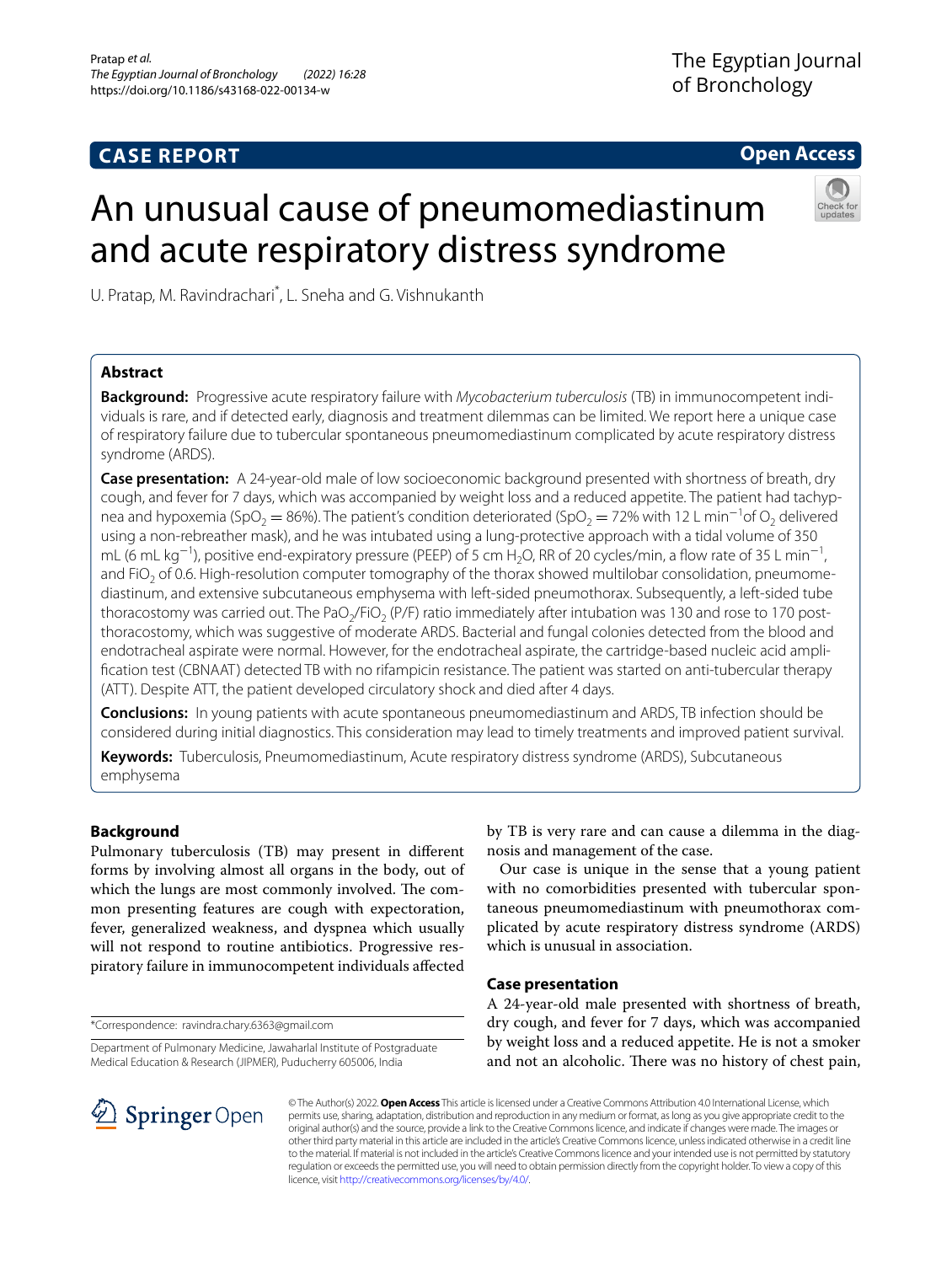trauma, aspiration, or poison intake. The patient did not have any prior history of respiratory or systemic illnesses.

## **Vitals at presentation**

 $BP = 100/70$  mmHg,  $PR = 110/min$ , respiratory rate (RR)  $= 24$  cycles/min,  $\text{SPO}_2 = 86\%$  in room air and 95% with 5 L of oxygen via face mask

## **On examination**

Swelling over the neck and chest wall was observed and characteristic Rice Krispies sensations were felt. The patient appears to be poorly nourished with a BMI of 19.6 kg/m<sup>2</sup>. There was no cyanosis, pedal edema, lymphadenopathy, or clubbing. Surgical crepitations were heard on auscultation over the swollen areas.

# **Investigations**

Hemoglobin = 13.8 gm%, total leukocytes =  $15,450/\text{mm}^3$ with 54% of neutrophils, and platelets  $= 2.5$  lakh/mm<sup>3</sup>. Renal and liver function tests were normal. HIV and HBsAg serologies were negative.

## **Management**

In view of the sudden onset of shortness of breath and subcutaneous emphysema, oral Gastrografn (diatrizoate meglumine and diatrizoate sodium) study with high-resolution computer tomography (HRCT) thorax was done to rule out esophageal and pulmonary causes. HRCT thorax showed bilateral multilobar consolidation with pneumomediastinum and subcutaneous emphysema noted in the neck and chest wall with a thin rim of left-sided pneumo-thorax (Fig. [1](#page-1-0)). There was no mediastinal lymphadenopathy and no leak of oral Gastrografn into the mediastinum or pleural cavity. Left tube thoracostomy was done in view of pneumothorax. USG abdomen and 2D echo were normal.

The patient was treated with broad-spectrum antibiotics initially. In due course, the patient developed persistent fever spikes. Scrub typhus and *Leptospira* screening were negative. The patient's condition deteriorated (SpO<sub>2</sub> =  $72\%$ ) with 12 L  $\text{min}^{-1}$ of O<sub>2</sub>), and he was intubated using a lungprotective approach with a tidal volume of 350 mL (6 mL  $\text{kg}^{-1}$ ), PEEP of 5 cmH<sub>2</sub>O, RR of 20 cycles/min, a flow rate of 35 L min<sup>-1</sup>, and fraction of inspired oxygen (FiO<sub>2</sub>) of 0.6. HRCT thorax showed multilobar consolidation, pneumomediastinum, and extensive subcutaneous emphysema with left-sided pneumothorax. Subsequently, a left-sided tube thoracostomy was carried out. The  $PaO<sub>2</sub>/FiO<sub>2</sub>$  (P/F) ratio immediately after intubation was 130 and rose to 170 postthoracostomy, which was suggestive of moderate ARDS.

Repeated blood and endotracheal aspirate bacterial and fungal cultures were normal. Endotracheal aspirate cartridge-based nucleic acid amplifcation test (CBNAAT) detected *Mycobacterium tuberculosis* (MTB) with no



<span id="page-1-0"></span>and subcutaneous emphysema noted in the neck and chest wall

rifampicin (Rif) resistance. The patient was started on anti-tubercular therapy (ATT) (ethambutol/isoniazid/ pyrazinamide/rifampicin). The patient developed circulatory shock in due course, despite escalating doses of noradrenaline, and he continued to decline and died after 4 days even with ATT.

# **Discussion**

MTB can involve any part of the body and can be a great mimicker of any disease. Atypical presentations and respiratory failure with TB can be seen usually in immunocompromised individuals with disseminated disease. The incidence of respiratory failure in active tuberculosis can range from 1.5 to 5.0% and will usually be seen with fibrocavitary and miliary disease  $[1, 2]$  $[1, 2]$  $[1, 2]$  $[1, 2]$ .

Though less reported, atypical presentations like pneumomediastinum can be seen in few cases of pulmonary TB with or without subcutaneous emphysema in miliary, non-miliary, and cavitatory forms [[3\]](#page-2-2). Pneumomediastinum occurring in tuberculosis is one of the rare presentations of TB and can cause difficulties in diagnosis and treatment of the case [\[4\]](#page-2-3).

Subcutaneous emphysema and pneumomediastinum are relatively common in blunt or penetrating trauma, infections of the chest wall, violent cough, and strenuous vomiting which leads to a rapid increase in alveolar pressure, and as a result, air escapes into the mediastinum along bronchovascular bundles. It can also occur in certain diseases like COPD, interstitial lung disease, bronchogenic carcinoma, tuberculosis, and pneumonia [[5\]](#page-2-4).

Our patient initially presented with cough and subcutaneous emphysema. On evaluation, there was no esophageal injury and CT thorax suggested multilobar consolidation and spontaneous pneumomediastinum with extensive subcutaneous emphysema which could have resulted from excessive paroxysms of cough or from the underlying disease.